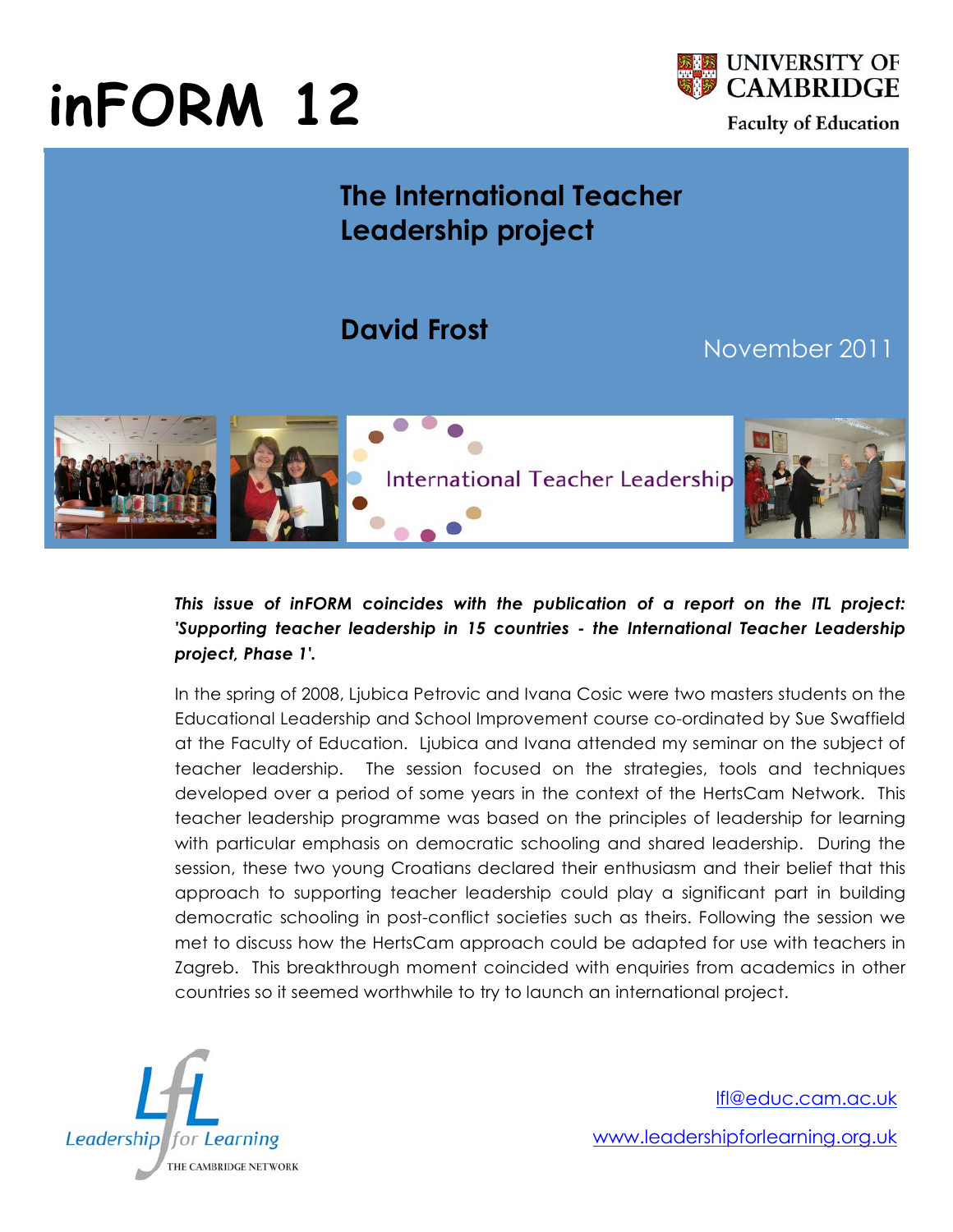

In Bucharest, teachers from the north of Romania and across the border in Moldova came together to share accounts of their leadership of development work. Mona Chiriac, a teacher in Stevenage but a Romanian national, worked with a colleague in Bucharest to facilitate this 2 day event.

Almost three years later we are launching a report documenting what has been achieved. The International Teacher Leadership (ITL) project is now an established research and development project with a project team consisting of over 50 experts from 15 countries supporting around 1000 teachers in around 150 schools. So what does that report say? It begins by explaining the origins and aims of the project and exploring the cultural contexts in which this distinctive approach to supporting teacher leadership was implanted. It goes on to discuss teacher leadership as a concept and the distinctive approach used in this project. The methodology of the project is presented in outline with the main sections of the report making the project activities visible and presenting evidence of impact.

#### **Origins and aims of the ITL project**

The genesis of this approach to supporting teacher leadership began in 1989 when I was struggling find a way to support teachers who had registered on a university-based postgraduate diploma course focused on school improvement. The key question was: how could their professional learning be connected to the development of practice in their schools? Since that time I have worked with a variety of colleagues including teachers and university academics to develop models, strategies and tools for supporting teachers as leaders of innovation and change (Durrant, 2004; Hill, 2011; Mylles & Frost, 2006). These have been refined and evaluated in the context of the HertsCam Network.

By the autumn of 2008 we had identified potential partners in Croatia, Greece, Portugal, Romania, Spain and Turkey. We invited them to an exploratory meeting in Cambridge at which we discussed our aims. These were discussed further in a subsequent meeting in Corinth, Greece, but were significantly extended at a third meeting hosted by Gordana Miljevic in Belgrade. On behalf of the Open Society Institute, Gordana had asked us to induct new partners from a variety of countries in south eastern Europe. Originally, the focus was on the role of teacher leadership in educational reform, but our collaboration with OSI brought the development of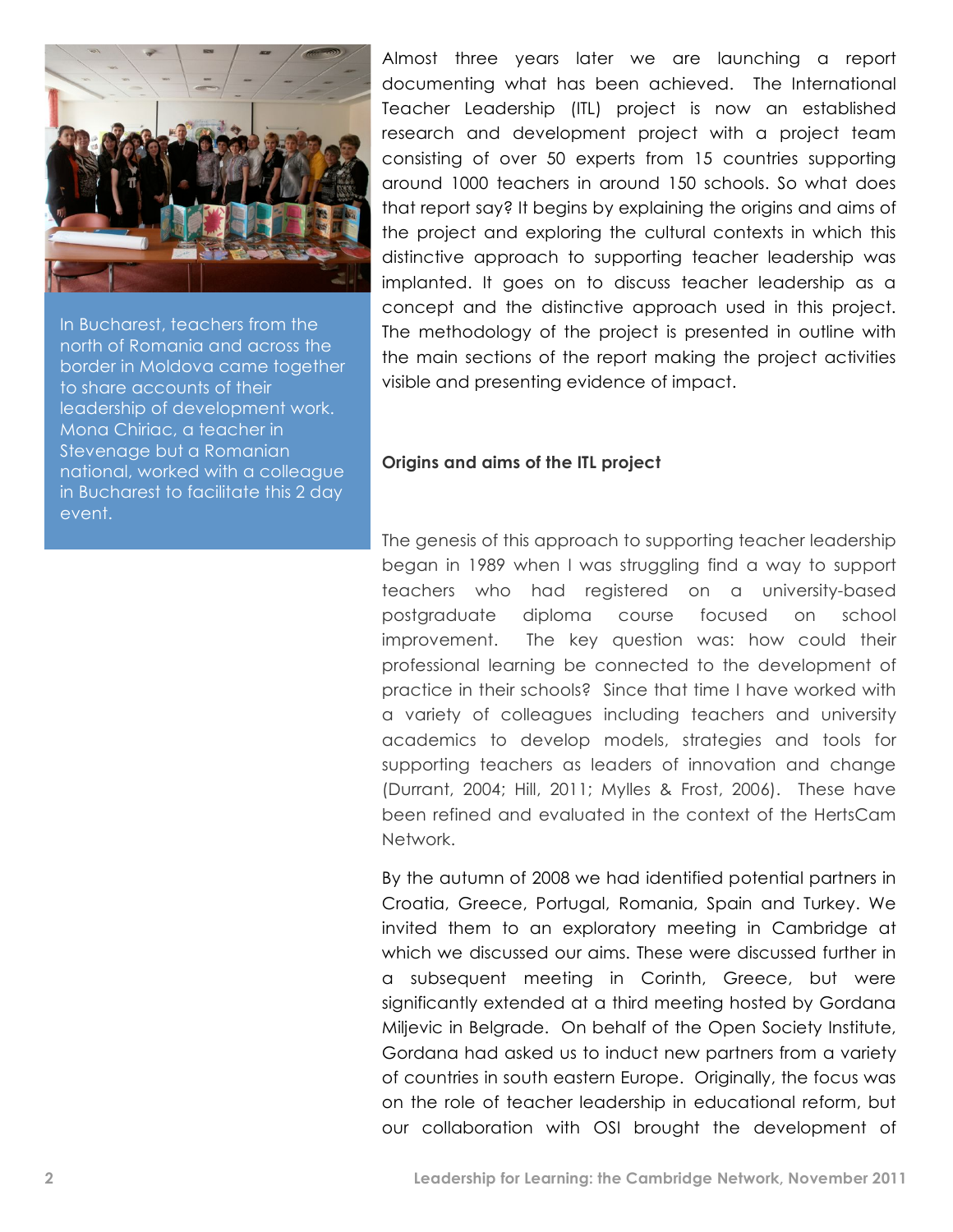democratic civil society and inclusion into sharper view. It became clear that the project could make a difference not only in post-conflict contexts, but also in countries where it might be assumed that democracy is already well developed. The aims as they emerged in the first year of the project include:

- to establish programmes of support for teacher leadership that are appropriate to a range of different cultural / national settings and responsive to the particular challenges that arise in those settings
- to explore how the development of teachers' professional identity and their modes of professionality can contribute to educational reform in a variety of cultural / national contexts
- to create and/or enhance knowledge networks for teachers;
- to create and/or enhance a network of experts (academics, local government staff, NGO staff, policy activists, experienced teachers and school principals) who can continue to provide support for teacher and school development
- to promote and foster inclusive educational practices
- to contribute to the development of democratic civil society

An additional emergent aim was to engage with policy making in a direct and immediate way, in the flow of the project rather than relying on post hoc reporting.

At the present time the project partners include colleagues from the following countries:

> Albania, Bosnia & Herzegovina, Bulgaria, Greece, Croatia, Kosovo, Macedonia, Moldova, Montenegro, New Zealand, Portugal, Romania, Serbia, Turkey & UK.

We also have strong links with colleagues in Western Australia, Queensland and Hong Kong following factfinding missions by colleagues in those places.

· What is TRacher What is its role in educational refer FLANRACE morale/recruitment

This flip chart, from one of the international team meetings held in Corinth, Greece illustrates how we have developed a shared theory about teacher leadership. It is generated, refreshed and refined through intense discussion drawing on our practical experience in 15 countries.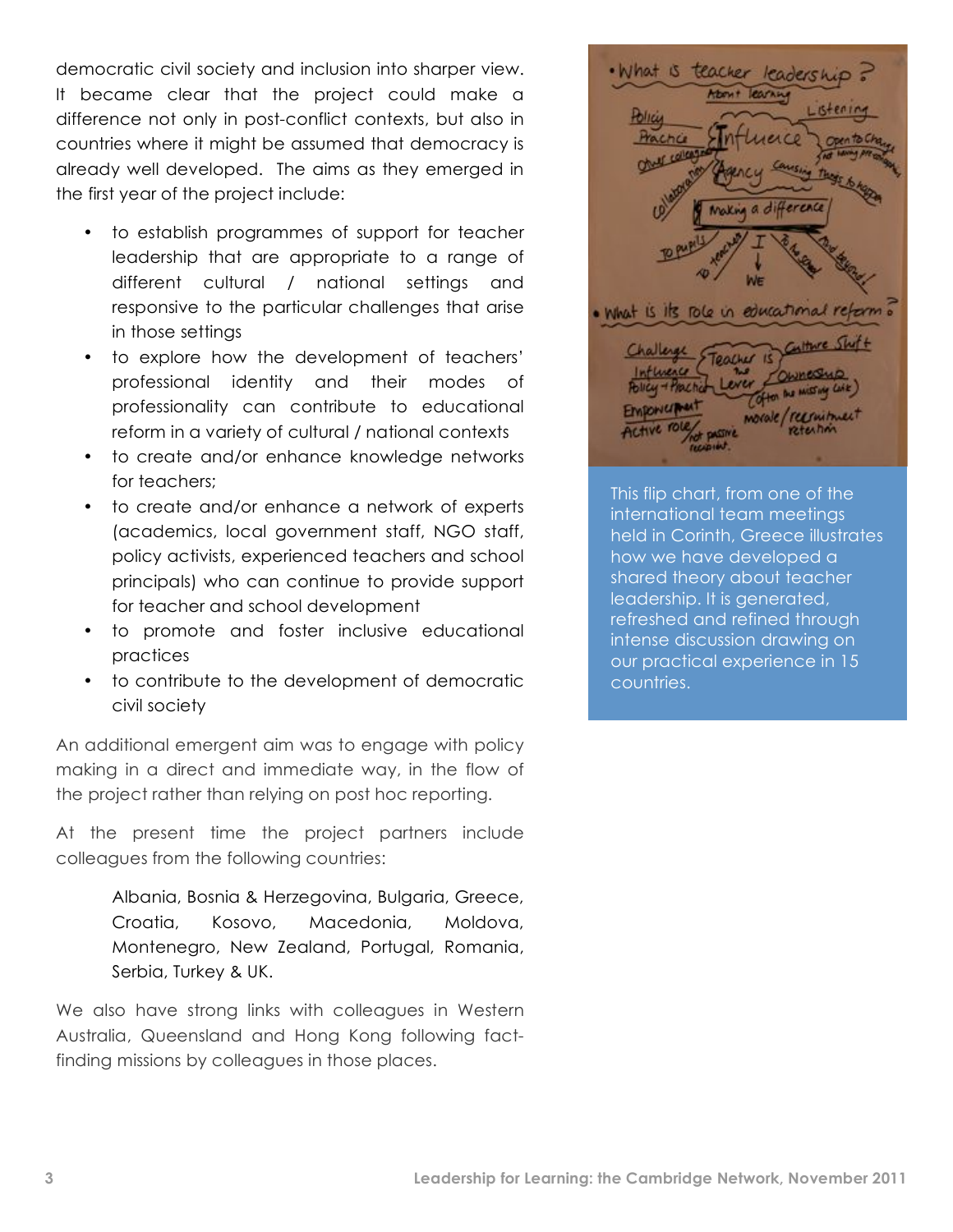#### **Cultural contexts**

We were aware that 'policy borrowing' across cultural and national boundaries can be hazardous and ineffective (Phillips and Ochs, 2003, Steiner-Khamsi, 2004), so the first step was to devise a framework which enabled all team members to carry out an analysis of their national and local contexts. This would inform their adaptation of the model and underpin intervention strategies. These cultural challenges were discussed at our team conferences. Foremost among them was the idea that, for many of the participating countries, democracy is very much 'a work in progress'. This may assumed to be an issue that is particularly relevant to the post-Yugoslavian countries, but it became clear that for all participating countries 'the existence of formal democratic rights doesn't necessarily translate into much substantive democracy in people's everyday lives' (Zakaria, 1997). In many of the educational systems we are working with, teachers' experience is characterized by hierarchy and authoritarianism rather than collegiality and mutual respect amongst professionals. A related study commissioned by Education International enabled us to ask teachers in 20 countries for their views on the extent to which they had a voice and played a part in determining their professionality. The general picture globally seems to be one in which teachers see themselves as 'voiceless', as one teacher put it. The policy environment in most cases is one in which teachers remain 'the ghost at the feast' (Bangs and Frost, 2011). Centralist approaches to reform tend to be driven by governments' need to increase their country's performance in rankings such as PISA which inevitably leads to top-down change strategies based on low expectations of teachers. Those attracted to the ITL project are seeking an alternative perspective which recognises that teachers' sense of self-efficacy and empowerment are the key to innovation and improvement.



A visit to a school in Istanbul was part of a critical friendship visit which featured a major network event involving 600 teachers and local politicians. Teacher leadership has been warmly embraced in Turkey.

· sense of belonging to a community + learning together - stories and journeys are important · even coming for the fligt time.<br>I feel put of it - it's lovely."

This flip chart arose from an activity at one of the meetings of the international team. It illustrates the role of community building as a strategy for engineering discourse.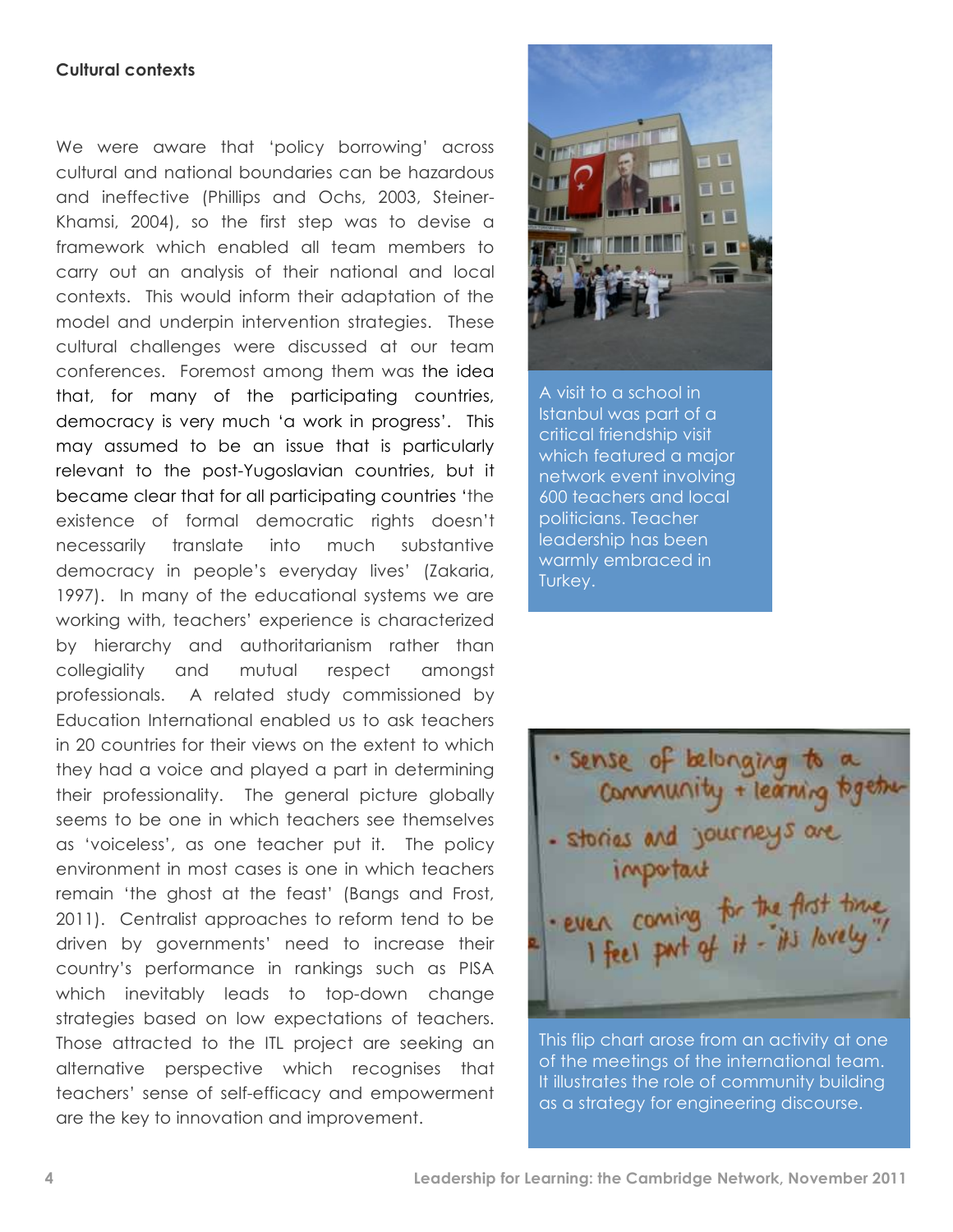#### **Conceptualising teacher leadership**

Teacher leadership is seen as a key lever for developing teachers' professionality and supporting educational reform; it is supported in many parts of the world, particularly in the USA (Katzenmeyer & Moller, 2001; Lieberman & Miller, 2004; York-Barr & Duke, 2004). However, the dominant approach assumes that such leadership is only undertaken by individuals with special aptitude who are selected for designated roles as teacher leaders (Teacher Leadership Exploratory Consortium, 2011).

The concept of distributed leadership now has wide currency (Bennett *et al*., 2003; MacBeath *et al*., 2004; Spillane, 2006) and has been recommended by the OECD (Pont, Nusche & Morman, 2008), but in practice an approach based on assumptions from organisational science tends to restrict the exercise of leadership to those with formal positions. In contrast, the distinctive approach taken in the ITL project assumes that all teachers have the capacity to lead innovation, that they are entitled to exercise leadership (Lambert, 1998) and that leadership can be cultivated in all members of the teaching profession, if they are provided with appropriate support.

In the ITL project, it has been demonstrated that it is possible to build 'professional learning communities' (Bolam *et al.,*  2005) in which teachers lead processes of enquiry-based development generating shared knowledge about pedagogic innovation. This approach focuses on enhancing human agency and the development of a culture of shared responsibility for reform and successful learning outcomes for all students. In the ITL project there is a shared assumption that all members of learning communities have some capacity for leadership which does not depend on designated positions of authority. The concept of teacherled development work provides a framework which enables teachers to initiate and lead projects that can be enacted over the course of an academic year. In the HertsCam programme this is explained in a power point slide in Figure 1 below.



Jo and Val are both teachers in HertsCam schools. Jo Mylles is an assistant headteacher at Sir John Lawes School and Val Hill is an assistant headteacher at Birchwood High School. They are practitioner researchers and experts in supporting teacher leadership. They designed and led the workshops at the most recent international team meeting in Bulgaria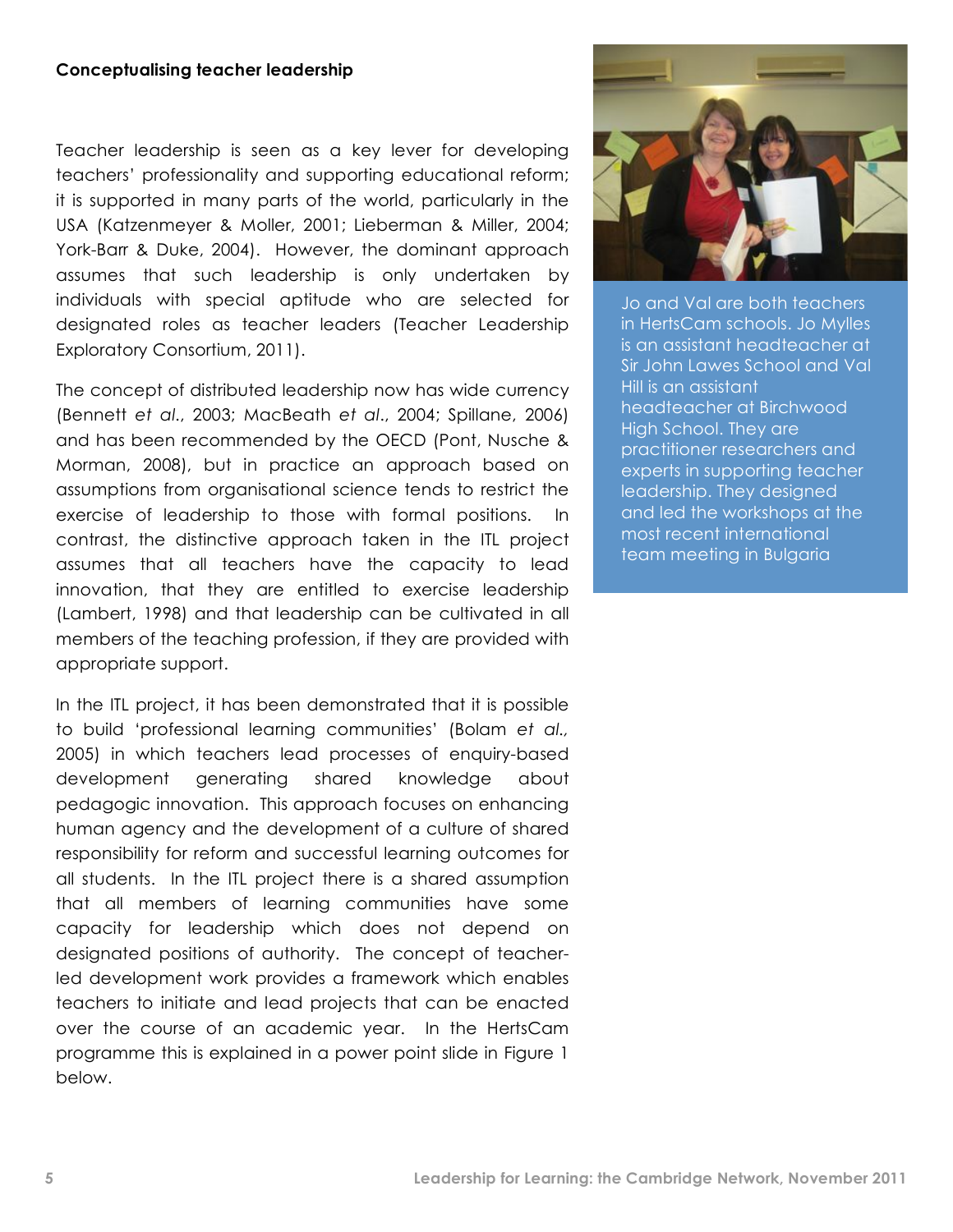Another key assumption is that, in order to be able to exercise leadership, teachers need deliberate and sophisticated scaffolding and support. This may take the form of guidance materials, programmes of workshops and tools for planning and reflection. Support can be provided through partnerships between experienced / senior teachers in schools and external agents such as university based academics or activists within NGOs.

#### **Teacher-led development work**

Teachers, with or without positions of responsibility:

- taking the initiative to improve practice
- acting strategically with colleagues to embed change
- gathering and using evidence in collaborative processes
- contributing to the creation and dissemination of

professional knowledge

#### **Figure 1. Teacher-led development work**

 $\overline{a}$ 

The establishment of networking arrangements through which teachers can share accounts of their leadership experience and inspire each other are also helpful. In addition, it is assumed that teacher leadership will only flourish when there is a willingness to develop the organisational conditions within the particular school. This demands that members of the project team engage in dialogue with headteachers / school principals in order to support them in their strategies for developing the school culture.



The backdrop for our team meeting in the mountains of Mavrovo, Macedonia helped to stimulate our imaginations and recognise the value of international collaboration.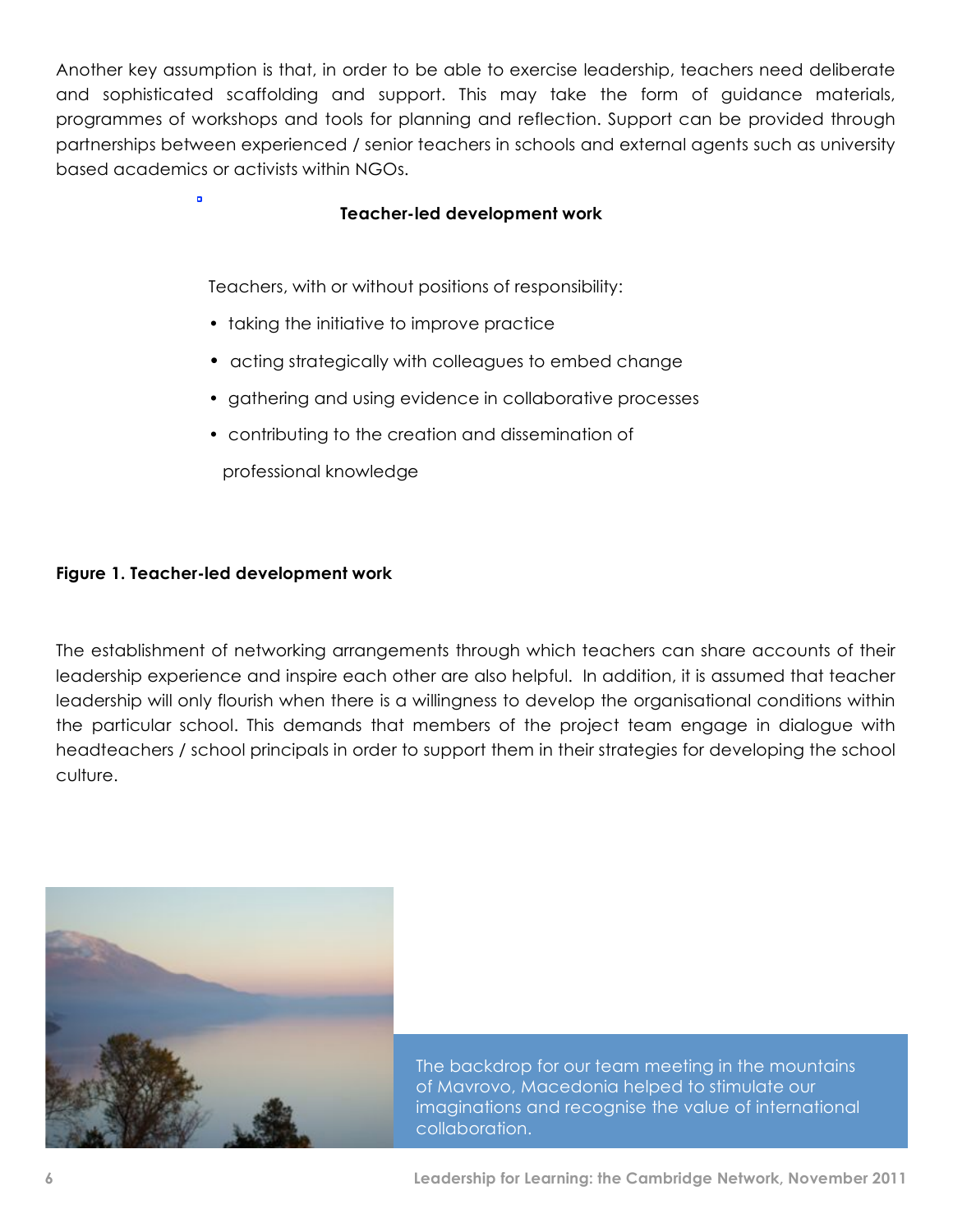#### **Project methodology**

It is appropriate that a project that seeks to support teacher leadership should draw on the experience and expertise of teachers in leading the project as a whole. Although the project is co-ordinated from Cambridge, it is led by a team of practitioner researchers who are members of the HertsCam Tutor Team. These individuals are graduates of the HertsCam MEd in Leading Teaching and Learning and have taught on both the masters and certificate level programmes as well as maintaining their senior leadership positions in their schools. The full international team includes some with academic backgrounds and some teachers, but the majority are activists from NGOs such as 'Educational Center Pro Didactica' in Moldova or 'proMENTE social research, Sarajevo'.

The skills and perspectives of teachers are particularly helpful in our full team conferences which have now occurred on 5 occasions since November 2008 in Cambridge (UK), Corinth (Greece), Belgrade (Serbia), Mavrovo (Macedonia) and Veliko Tarnovo (Bulgaria). Team meetings, involving up to 35- 40 people, normally take place over a two day period in a hotel or university building. The travel and accommodation  $costs$  involved are considerable<sup>1</sup> so it is vital to maximise value by designing activities which are productive and have tangible outcomes. Discussion is usually intense and features the sharing of experience and collective evaluation as well as reflection on reports of data analysed or fresh insights. Discussion activities are highly structured and the overall effect has to be inspirational in order to support action back in our local contexts.

Each event is carefully documented using a range of both visual and textual material in order to help team members to maintain their connection to the process. This also serves to include team members who were not able participate in the conference. Between meetings, collaboration between members of the ITL Project Team is maintained by using the University of Cambridge web-based facility, CamTools, to distribute monthly bulletins and share resources and papers. Members of the Cambridge team also provide mentoring for the project partners largely through email but also involving



Majda Josevska is a young researcher who has helped to provide support for teacher leadership in Macedonia and is now part of the Cambridge research team. At the recent conference in Bulgaria she worked with Caroline Creaby and James Underwood from Cambridge in a research capacity.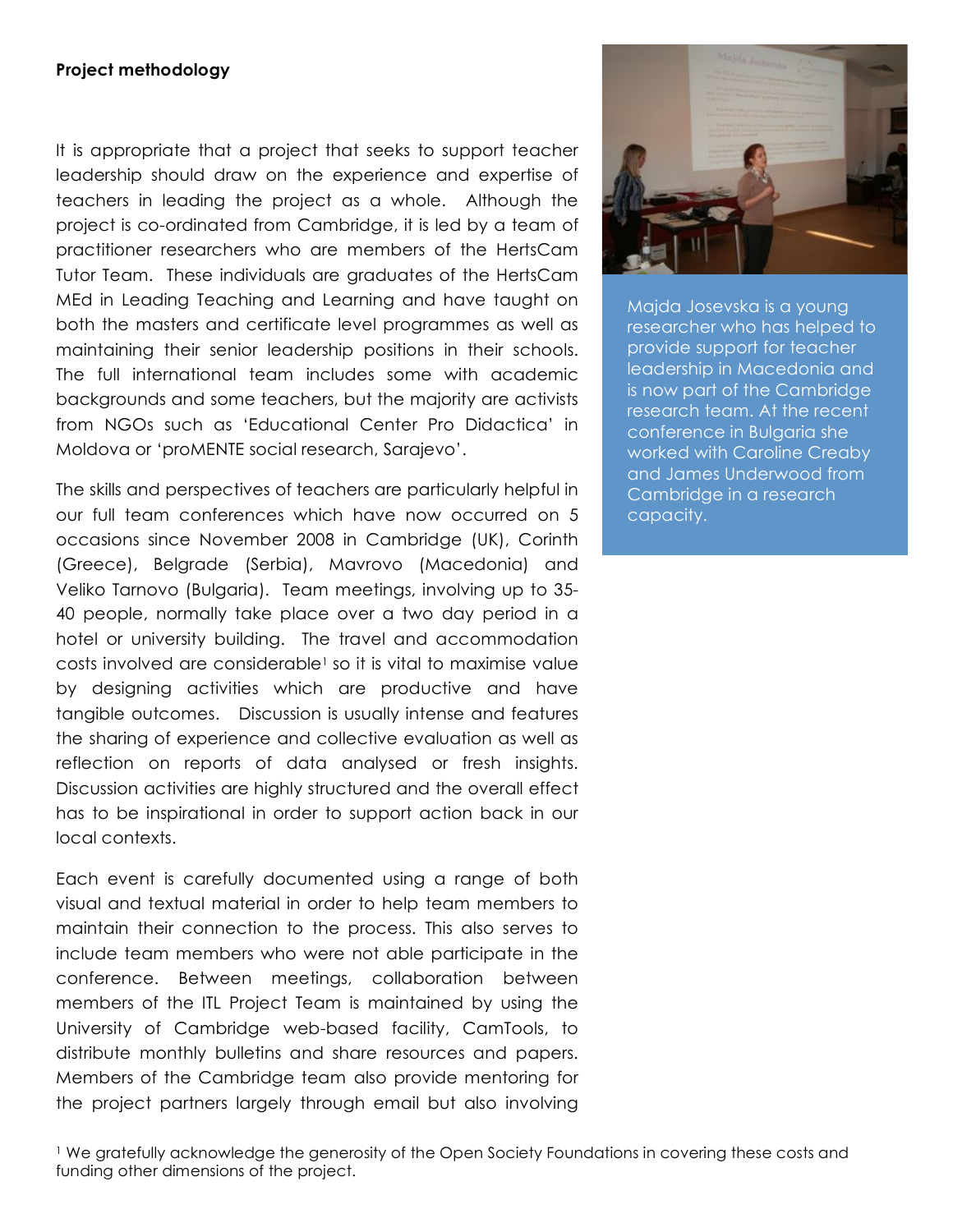visits to the participating sites. So far there have been such visits to Ohrid (Macedonia), Athens (Greece), Istanbul (Turkey), Pristina (Kosovo), Zagreb (Croatia), Sofia & Veliko Tarnovo (Bulgaria), Niksic (Montenegro), Bucharest (Romania) and Belgrade (Serbia).

The methodology of the project builds on that used in the Carpe Vitam Leadership for Learning project (Frost, 2008a) and may be described as collaborative action research in that it is both developmental and discursive. It involves practical work to create programmes of support for teachers who wish to redefine their roles as 'extended professionals' (Hoyle, 1972) or 'champions of innovation' (Frost, 2008b). Data are used to inform the development of strategies adapted to each national and institutional context. As with the Carpe Vitam (LfL) project, principles and dilemmas are processed through critical discussion both within the project team and more widely through international conferences and networking for the participating practitioners.

Members of the project team design programmes of support for teacher leadership by collaborating with schools and other local partners who may have the capacity to provide support either practically or financially. The design of these programmes is informed by an analysis of the cultural contexts both nationally and in respect of the particular schools involved. Strategies, tools and materials developed in the UK are offered to all ITL participants for possible adaptation to the national context. Once underway, the support programmes are monitored and evaluated using data collection tools provided by the Cambridge team.

Developing practice and insights are subject to critical discourse through the project team meetings as outlined above. In addition, it is a key goal of the project to arrange international conferences for researchers, school principals, teachers, local authority advisers, NGO staff and other stakeholders in order to engage in reflection and debate about the outcomes of the project.

A key goal is to build capacity by identifying those with the potential to facilitate teacher leadership and providing induction and support that enables them to become effective providers.



Paul Rose is an assistant headteacher from Stevenage. Here he is sitting with Jelena Vranjesevic in Belgrade discovering the folk music of the Balkans following a network event.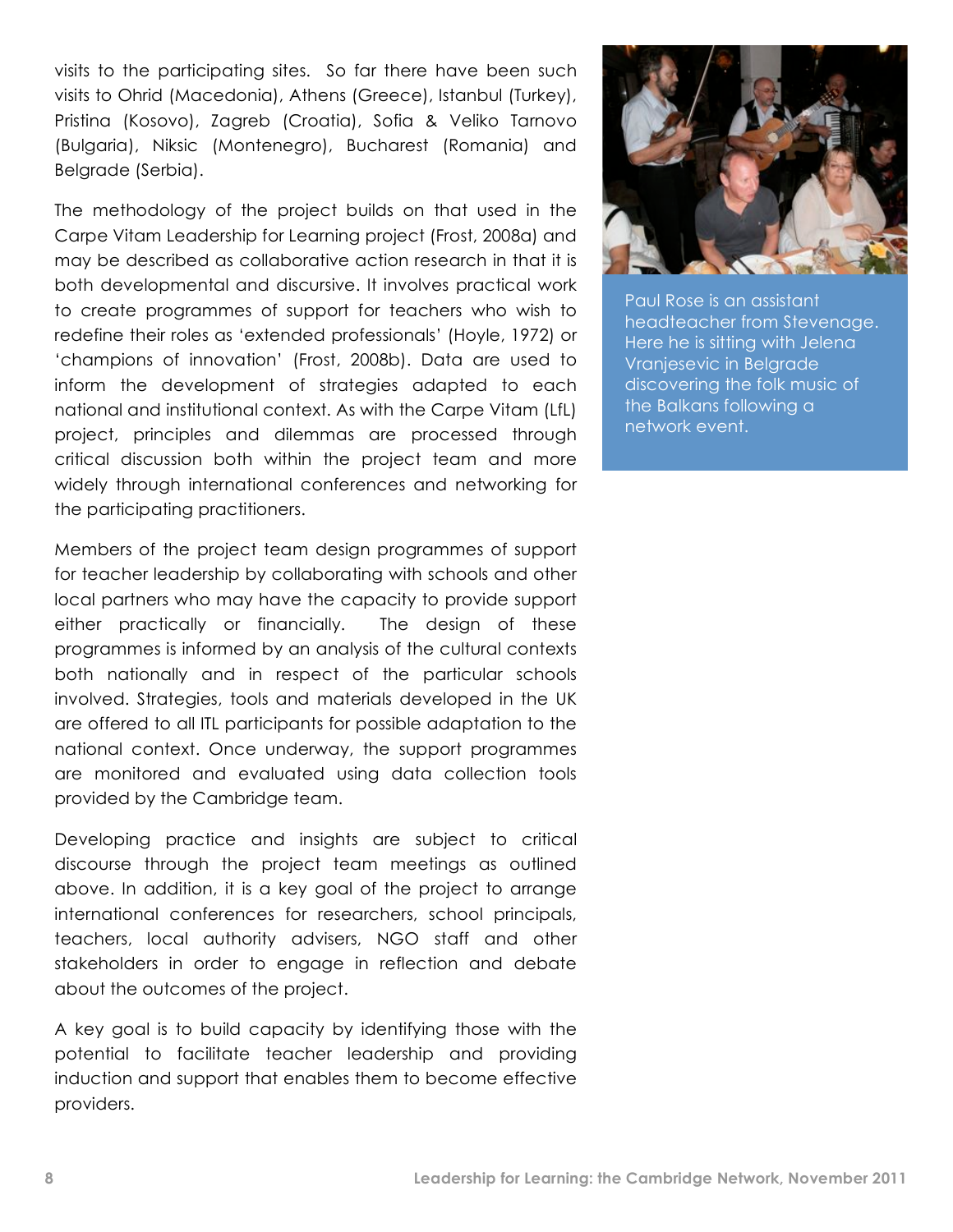#### **The project activities**

At the outset of the project it was agreed that each participating site would seek to work with at least three schools, a goal which has been exceeded by a considerable margin. The first challenge was to establish partnerships in order to be able to provide the support and to find schools amenable to what, for some, was a courageous experiment. Some colleagues reported that school principals were initially fearful because of the possibility of weakening their authority and opening up the school to criticism from the authorities. In many cases a somewhat euphemistic title for the programme was adopted – for example in Turkey, '21st Century Teachers', in Bulgaria 'Active Teachers Club', in Montenegro 'Teachers of the Future'.

In most cases, programmes consisted of a series of two hour meetings for groups of volunteers at the end of their school day. Sometimes the groups came together to share experience and, in a minority of cases, the meetings were held on Saturday mornings. The meetings featured workshops that enable teachers to reflect on their concerns and values, to plan development projects and to share experience of their leadership of those projects. A collection of tools developed in the HertsCam programme were shared and adapted for use in the workshops. In some cases the tools exemplify and illustrate the action the teacher might take. A vignette based on another teacher's experience might be used to help teachers imagine their own intervention; an example of a teacher's action plan might help teachers to plan their own projects. Other tools might provide a structure for a conversation or a format for a record of participation. The process through which teachers were supported can be represented as a series of steps set out in the box below.



Teachers across the world are addressing similar challenges. At this network event in Bucharest a teacher has represented her project on a poster.

| Step 1 | Values clarification |
|--------|----------------------|
|        |                      |

- Step 2 Identification of professional concerns
- Step 3 Negotiation and consultation to clarify agenda for development
- Step 4 Action planning
- Step 5 Negotiation and consultation to clarify action plan
- Step 6 Leadership of enquiry-based development work
- Step 7 Networking to contribute to professional knowledge

o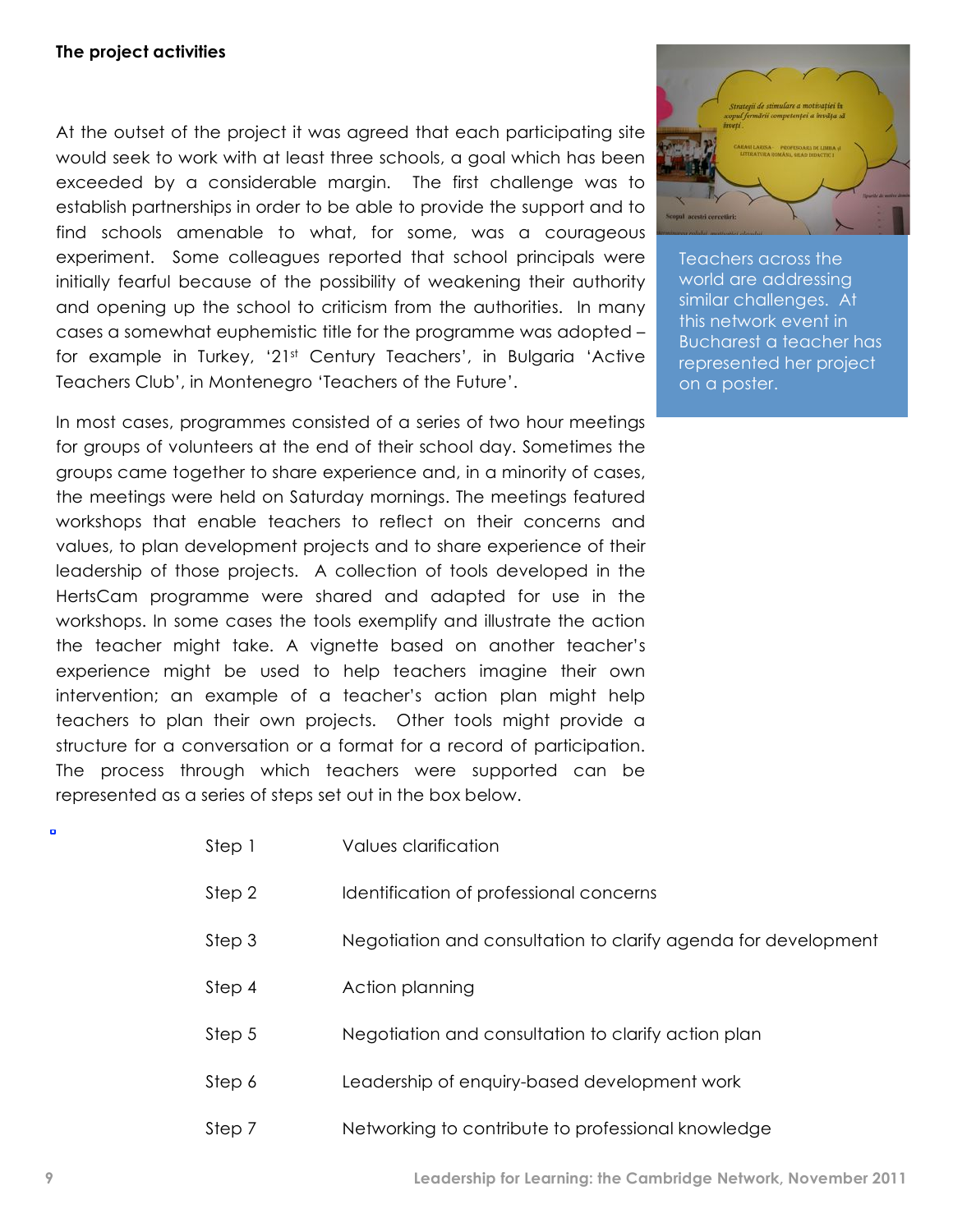Leading these workshops is an art that corresponds with a facilitative view of pedagogy rather than one which is a matter of instruction or training.

Teachers in all the participating sites found that they were able to lead development projects and compile evidence of this work in portfolios. These could then be assessed for the purposes of the award of a certificate. The idea of a portfolio of evidence was a challenge where the tradition had been to assess knowledge through some kind of written test. Nevertheless, it is clear that this approach to certification is viable whatever the cultural context. In a number of sites, the project partners were able to come to agreement with the ministry of education such that the certificate could be awarded by the partner organisations, for example an NGO, in association with the ITL project itself; it could then be counted as worth a particular number of credit points within the official career development system.

Accounts of teachers' projects were shared on web sites and through a variety of face-to-face network events. Such events have been well established in the HertsCam context for some years and so it was satisfying to see how quickly they could be developed in situations where they were a novelty. The point about inspiration illustrated below was a recurring theme.

*The teachers presented their action plans, talked about challenges they face, asked for ideas and help from the others…. They were really enthusiastic and asked for more network events. They were inspired and encouraged*.

(Report from Greece)

There have been successful events in most participating sites and in some cases they involved teachers from more than one site coming together to build their professional knowledge through such story telling. In Bucharest for example, teachers travelled from Moldova and from the north of Romania to exchange accounts and discuss ways to improve teaching and learning.



Teachers are encouraged by the award of a certificate. Here David Frost helps with the prize giving in Nikšić, Montenegro.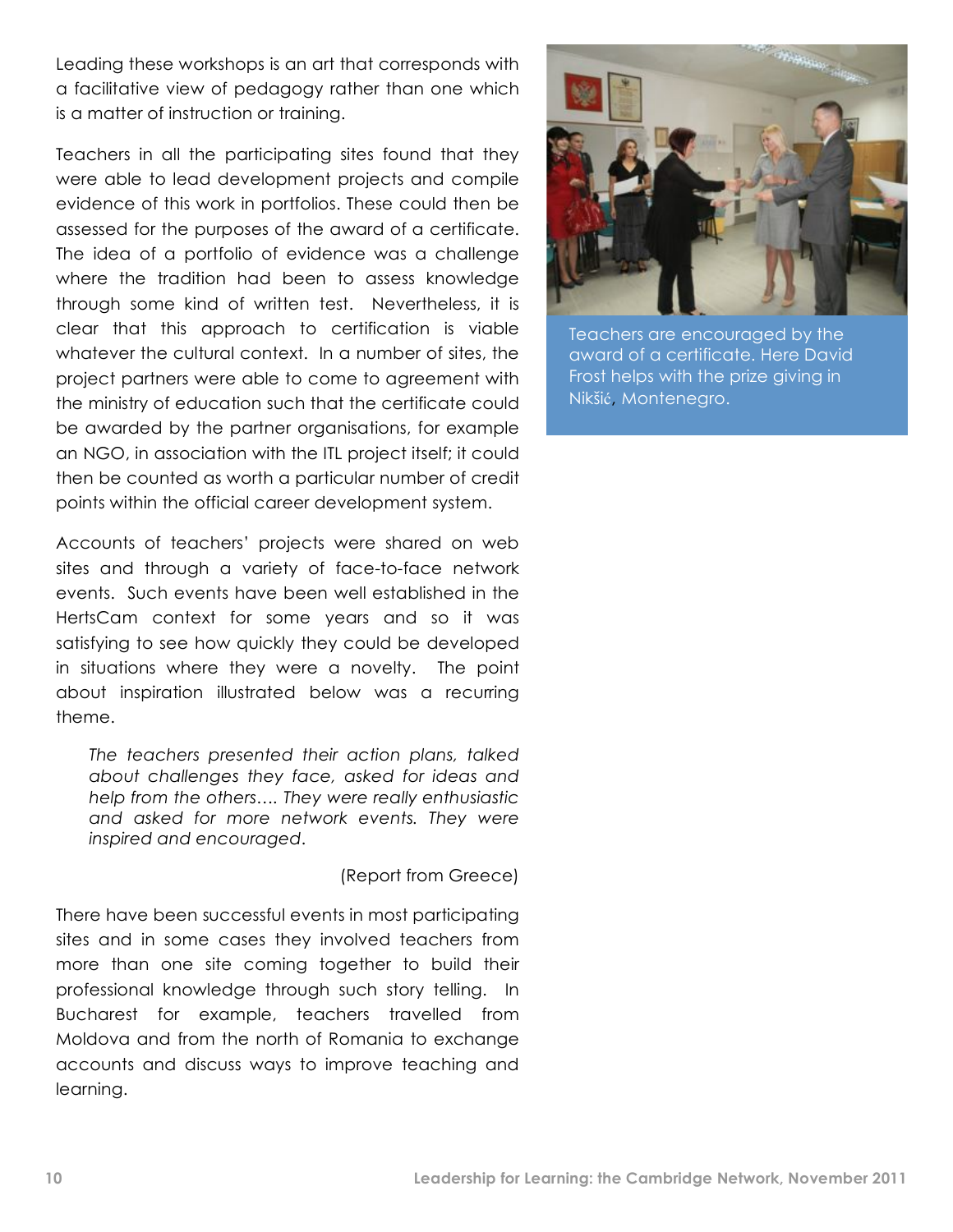

The project is led by a team from HertsCam. Here they are working closely together to support an intense process of discussion and action planning at a recent international team meeting in Veliko Tarnovo, Bulgaria.

#### **Assessing impact**

Teachers who participated in the various programmes affiliated to the ITL project were able to make a difference to practice in their classrooms and schools through their leadership of development projects over the course of the academic year. Most of these projects were focused on teaching and learning in classrooms, a typical example might be 'Developing active participation in reading lessons to improve children's reading' (Bosnia and Herzegovina) or 'How to make written feedback more effective for students' (Macedonia). Some projects focused indirectly on students' learning - for example, 'The new student in the class and how to overcome the negativity of others' (Bulgaria) but were nonetheless valued.

The reports from partners document the different ways in which participation in the programme has made a difference to the teachers who participated. The key theme in the evidence presented is teachers' beliefs in self-efficacy and how their participation has enhanced this. This is illustrated by this extract:

*At the start teachers were sceptical about the idea that they can change schools.... At the end of the sessions most of them said that change could be achieved, and it is teachers who can make that change.*

(Final Report, July 2011, Montenegro)

The impact went far beyond the way teachers felt about themselves as professionals. Vignettes describing the teachers' projects show wide ranging impact on classroom practice and school cultures. These are being assembled and edited for a special issue of the Teacher Leadership journal (www.teacher.leadership.org.uk). This comment included in the report from Moldova is typical.

*The teachers' projects made a difference not just to classroom practice, but more widely. It made a difference to their colleagues' capacity – their teaching, their understanding, their dispositions and their work motivation, in spite of teacher low status and salaries in our country.*

(Final Report, July 2011, Moldova)

Participation in networks has a powerful effect where teachers have been used to a restricted outlook and subject to centrally determined expectations.

*I caught myself participating in discussions with all my heart, getting excited about the most ordinary talk between*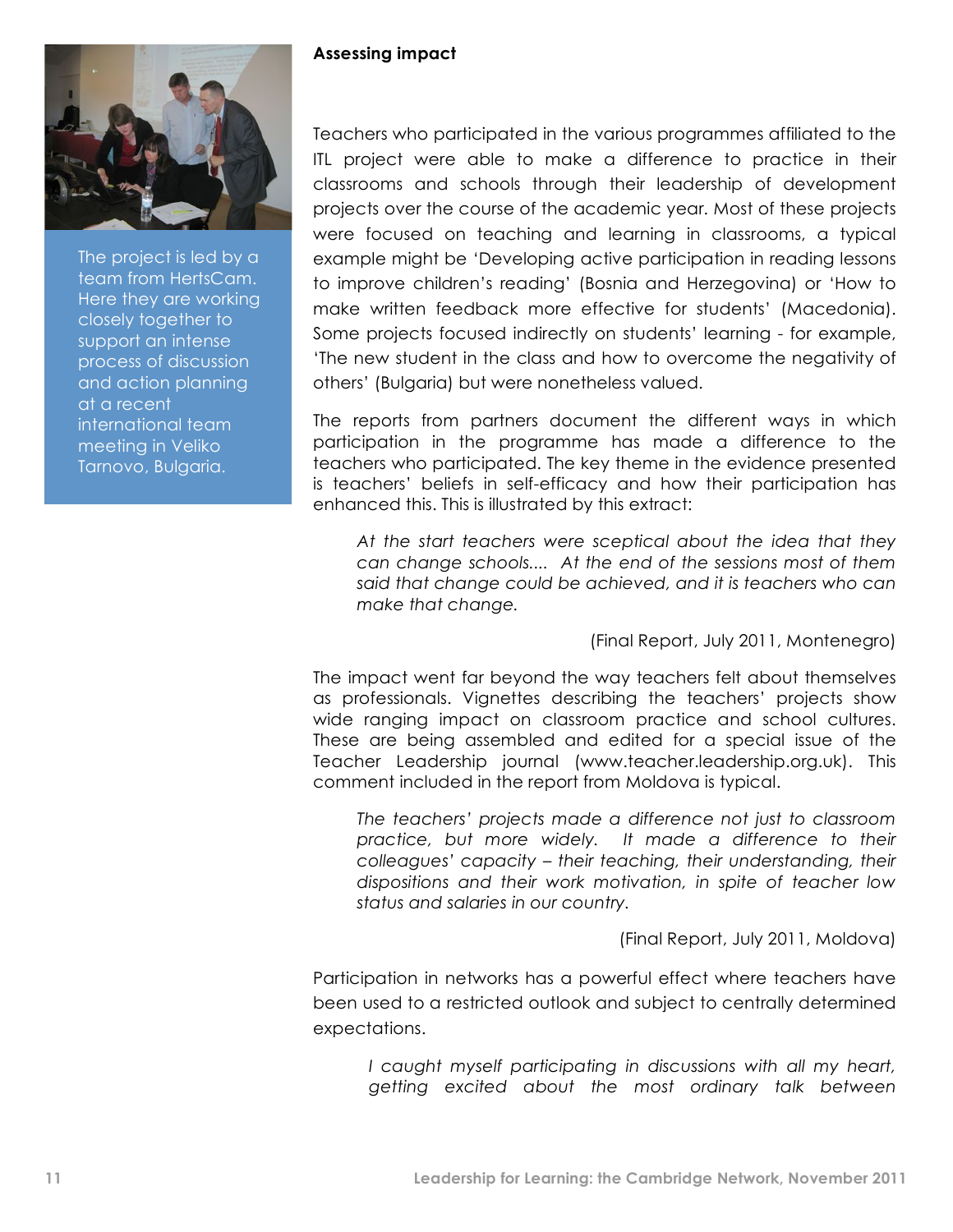*colleagues from our school and the colleagues from Hrasno. Exchanging ideas, listening to each other with respect, giving support to each other, one gets tremendous self-esteem, and that is all I need. So I managed to go beyond the limits of my previous work, I set my goals on a higher level. Having seen the results of what I initiated with my idea in cooperation with my colleagues, I am encouraged to make new ways to continue something that improves the quality of work with children, which encourages me personally, thereby making me happier.*

(Teacher quoted in Bosnia and Herzegovina Final Report)

The language used here reflects the essence of the ITL approach which is to help teachers to take the initiative, to lead change and build professional knowledge together through networking and mutual support. The full report published this month indicates that these activities are beginning to make a significant contribution to educational improvement but also to the development of a more democratic way of life in schools and communities around the world.



Here the team who facilitated the international team meeting in Mavrovo celebrate the success of the conference. The team includes teachers, academics and an administrator from the Faculty of Education. Close cooperation with the local Macedonian team was essential.

#### **Principles for practice**

Our experience of adapting, developing and evaluating our own practice in supporting teacher leadership enables us to put forward a set of principles which might guide others who wish to follow a similar path.

#### **Principles for supporting teacher leadership**

#### **Principle 1: A partnership between schools and external agencies**

Such agencies might include university departments of education, government agencies and non-governmental organisations (NGOs).

#### **Principle 2: Mutual support through membership of a group and a network**

Support groups can be established within single schools or within clusters of schools and these can be linked through networks.

#### **Principle 3: Collaboration with school principals**

Dialogue with school principals can help to build support for teacher leadership

#### **Principle 4: Opportunities for open discussion**

Teachers need to be enabled to think critically about values, practice and innovation.

#### **Principle 5: A project-based methodology**

Teacher leadership is enacted through the initiation and leadership of development projects.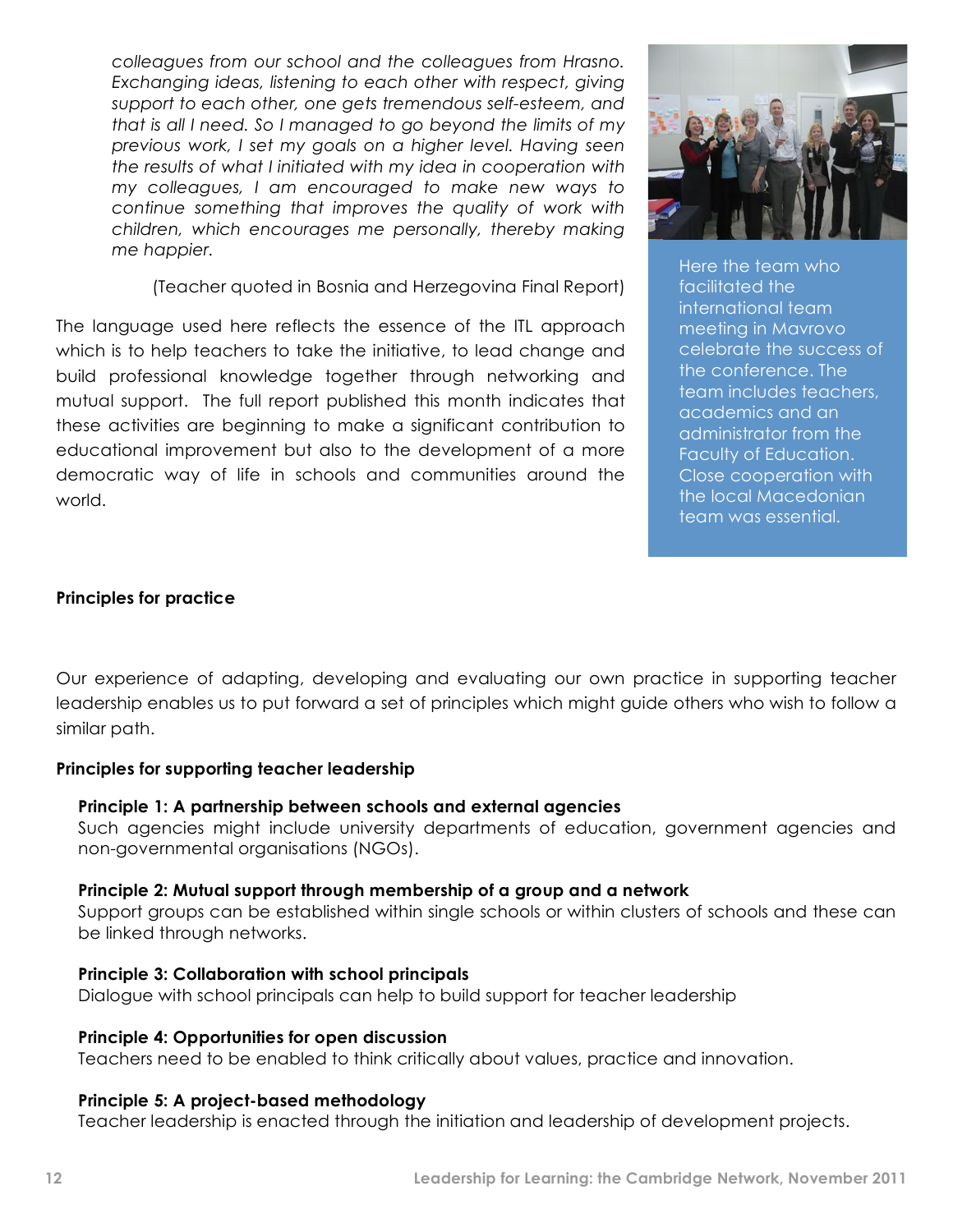#### **Principle 6: Enabling teachers to identify personal development priorities**

This releases passion, concern and moral purpose.

#### **Principle 7: Tools to scaffold personal reflection, planning and action**

Well-designed tools scaffold, exemplify and illustrate teacher leadership.

#### **Principle 8: Facilitating access to relevant literature**

This enhances the knowledge arising from teachers' development work.

#### **Principle 9: The provision of guidance on leadership strategies**

Expert guidance and mutual exploration strengthens leadership capacity.

#### **Principle 10: The provision of guidance on the collection and use of evidence**

Systematic enquiry is a democratic and collegial leadership strategy.

#### **Principle 11: Mobilisation of organisational support and orchestration**

School principals can support teachers' development work and ensure coherence in the school.

#### **Principle 12: The provision of a framework to help teachers document their work**

A structured portfolio enables teachers to plan, record and reflect upon their development work and can be used as evidence for certification and the like.

#### **Principle 13: The provision of opportunities for networking beyond the school**

Teachers derive mutual support and inspiration when they network with other teachers. Moral purpose is cultivated throughout the system.

#### **Principle 14: Recognition through certification**

Teachers' leadership of innovation can be recognised through certification provided by universities or partners of other respected organisations.

#### **Principle 15: Professional knowledge arises from accounts of teacher leadership**

Teachers can build professional knowledge through collaborative and critical discussion and exchange of ideas.

We hope that, where these principles resonate with others, they will get in touch to explore the possibility of engaging with the ITL project. We remain open to further networking and collaboration.



Active teachers from Vela Blagoeva school We are NOT waiting for SUPERMAN!



VELA BLAGGEVA SCHOOL BULGARIA, VELIKO TARNOVO

Teachers participating in the project in Bulgaria presented this card to David Frost when he visited their schools. The slogan 'We are not waiting for superman' has been widely adopted within the project as a useful way to express the idea of distributed leadership.